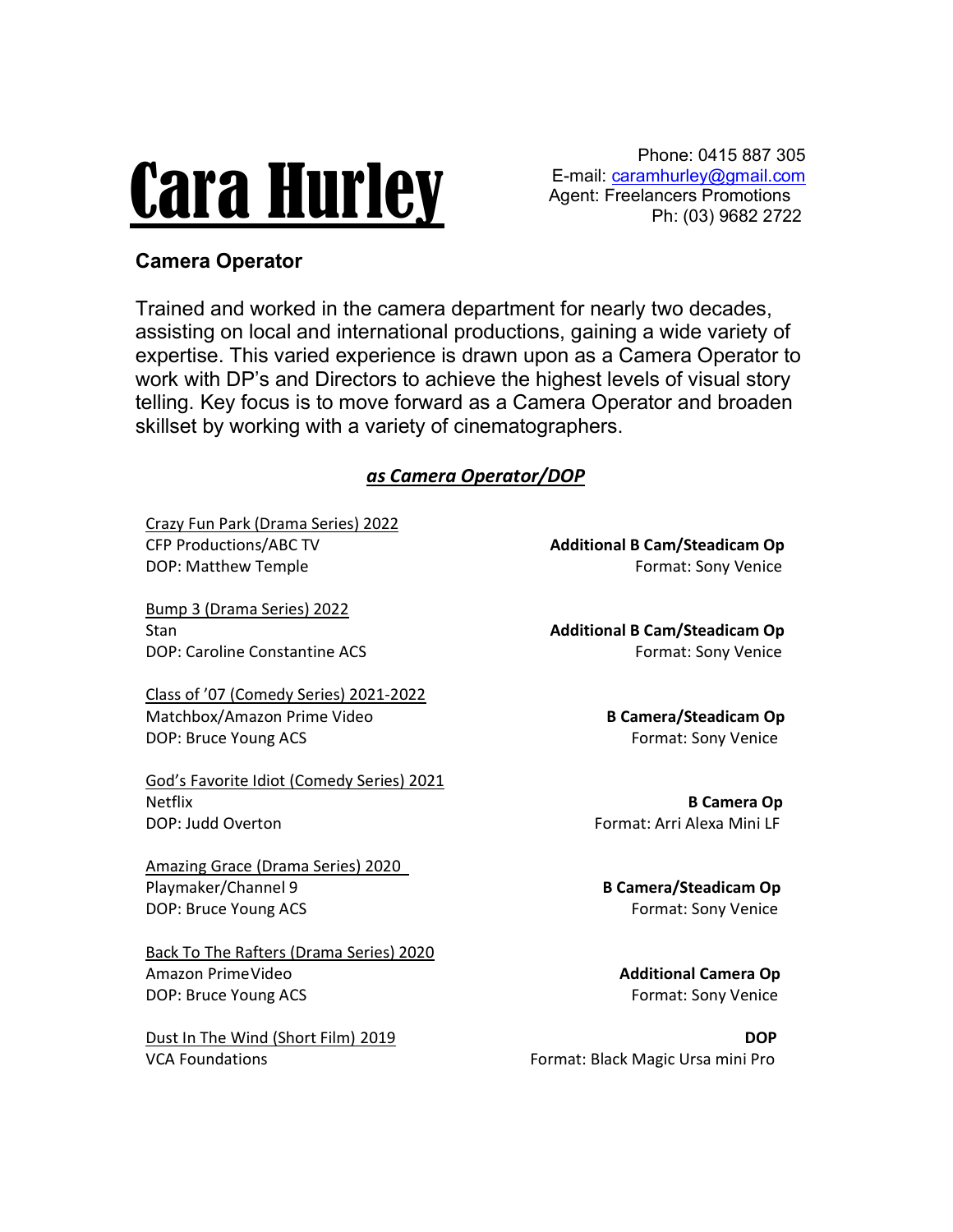| DOP: Bruce Young ACS                                                      | Format: Canon C700                |
|---------------------------------------------------------------------------|-----------------------------------|
| <b>Bakers Delight</b>                                                     | <b>B Cam Op/ Socials DOP</b>      |
| Hi-Fibre Lo-GI Campaign                                                   | Format: Black Magic Ursa mini Pro |
| Hungry Ghosts (Mini-Series) 2019                                          |                                   |
| Matchbox/SBS                                                              | <b>B Camera Op</b>                |
| DOP: Bruce Young ACS                                                      | Format: Sony Venice               |
| Reckoning (Drama Series) 2018                                             |                                   |
| Sony/Playmaker                                                            | <b>Additional Camera Op</b>       |
| DOP: Bruce Young ACS                                                      | Format: Sony Venice               |
| Melbourne International Comedy Festival: The Great Debate 2018<br>ABC TV  | Camera Op                         |
| Melbourne International Comedy Festival Opening Night Gala 2018<br>ABC TV | Camera Op                         |
| Bite Club (Drama Series) 2017                                             |                                   |

Channel 9 **Additional Camera Op** 

DOP: Bruce Young ACS Format: Arri Alexa

The Wrong Girl 2 (Drama Series) 2017 **B Cam Operator** Playmaker/Network Ten Format: Arri Alexa DOP: Nic Owens

Halifax: Retribution (Drama Series) 2019

Australian Chamber Orchestra Emerging Artist Profile: Kyla Matsuura-Miller (Online Content) 2017 **DOP** Link - https://youtu.be/3h\_hiAyDCx4 Format: Canon 60D

Sunshine (Mini-Series) 2017 Sunshine Series Pty Ltd/SBS Additional Camera Op Additional Camera Op DOP: Bruce Young Format: Arri Alexa

Hopelessly Devoted To You - Olivia Newton-John Biopic (Tele-Feature) 2016-17 Fremantle Media **Additional Camera Op Additional Camera Op** DOP: Bruce Young Format: Arri Alexa

Sailor Jerry: Jerry Can Ride 2016 **B Cam Op** Online Content Documentary

Bite Club (Drama Series) 2017 Playmaker **Additional Camera Op**